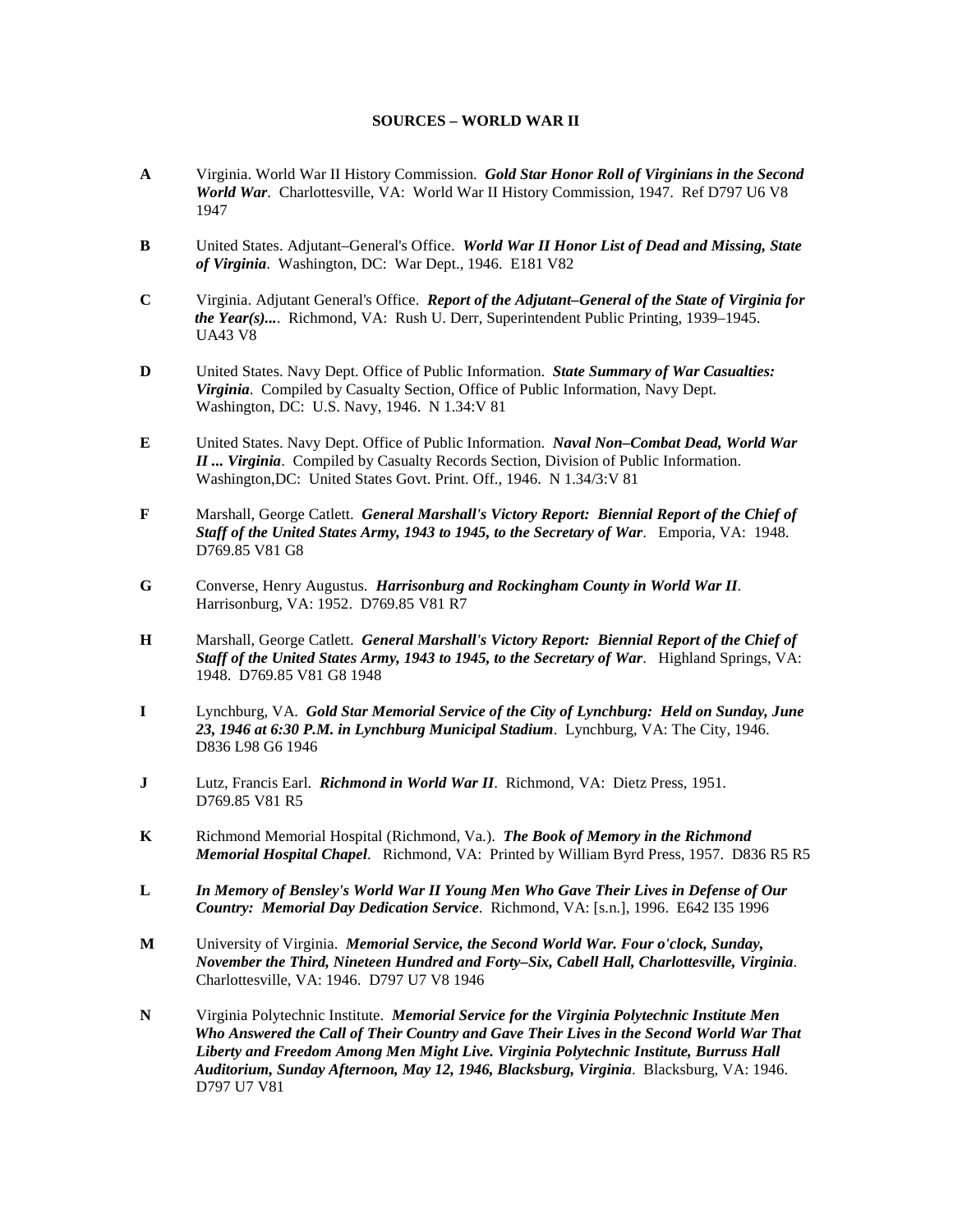- **O** Washington and Lee University. *Washington and Lee and the War*. Lexington, VA: Washington and Lee University Journalism Laboratory Press, 1943. D810 E45 W3
- **P** Gwin, Hugh S. *Historically Speaking: True Tales of Bath County, Virginia*. Warm Springs, Va.: Bath County Historical Society, 2001. F232 B3 G85 2001
- **Q** Schlegel, Marvin Wilson. *Conscripted City; Norfolk in World War II*. Norfolk, Va.: Norfolk War History Commission, 1951. D769.85 V81 N8
- **R** Veterans of Foreign Wars of the United States. Virginia. Patton–Crosswhite Post, No. 6975, Bristol. *"We honor." World War II Memorial Booklet of Bristol Area War Veterans*. Bristol, Va.–Tenn. Patton–Crosswhite Post, Veterans Foreign Wars, 1951. D769.85 V81 B8
- **S** Alleghany Highlands Genealogical Society. *Survey of Various Cemeteries of Alleghany County, Virginia*. Covington, Va.: Alleghany Highlands Genealogical Society, 1994. MAIN F232 A5 A32 1994
- **T** Albemarle County Historical Society (Va.). War History Committee. *Pursuits of War; the People of Charlottesville and Albemarle County, Virginia, in the Second World War*. Charlottesville, Va., Albemarle County Historical Society, 1948. D769.85 V81 A4
- **U** *134th Infantry Regiment Killed In Action Roster*. [http://www.coulthart.com/134/kia\\_roster\\_alpha\\_a.htm](http://www.coulthart.com/134/kia_roster_alpha_a.htm)
- **V** Coulter, John A. *Ut prosim "Above & Beyond": The Story of Virginia Tech's Medal of Honor Recipients*. Blacksburg, Va.: Virginia Tech Corps of Cadets Development Council, 2001. UB433 C68 2001
- **W** University of Hawaii (Honolulu) Hawaii War Records Depository. *In Freedom's Cause; A Record of the Men of Hawaii Who Died in the Second World War*. Honolulu, Univ. of Hawaii Press, 1949. D767.92 H38
- **X** Gaffrey, Jeremy B. *Searching for Fishburne Alumni Among the Casualties of the Great War*. Waynesboro, Va.: J.B. Gaffrey and M.W. Leece, 1991. LD7501 W32 F52 1991
- **Y** American Battle Monuments Commission. *World War II Listing*. [http://www.abmc.gov](http://www.abmc.gov/)
- **Z** *American Merchant Marine at War*.<http://www.usmm.org/killed/a.html>
- **a** Barnes, John J. *From Omaha Beach to the Elbe River: Fragments of My Life With Company A, 116th Infantry Regiment, A Personal History*. Holland Patent, NY: JAM Publications, 2000. D769.3 116th B37 2000
- **b** Ewing, Joseph H. *29, Let's Go! A History of the 29th Infantry Division in World War II*. Washington, D.C.: Infantry Journal Press, 1948. D769.3 29th E9
- **c** *World War II and Korean Conflict Veterans Interred Overseas*. <http://www.ancestry.com/>
- **d** Sorrells, Nancy T. *The History of Old Providence Associate Reformed Presbyterian Church, 1742–2001*. Staunton, Va.: Lot's Wife Pub., 2001. MAIN BX9211 S746 S67 2001
- **e** American Field Service. *Roll of Honor, American Field Service, 1939–1945*. New York: 1946. D769 A15 A5 1946a
- **f** Wise County Va. *Serviceman's Album of Men and Women Serving the Nation in World War II*. Norton, Va., The Coalfield Progress, 1945. D769.85 V81 W8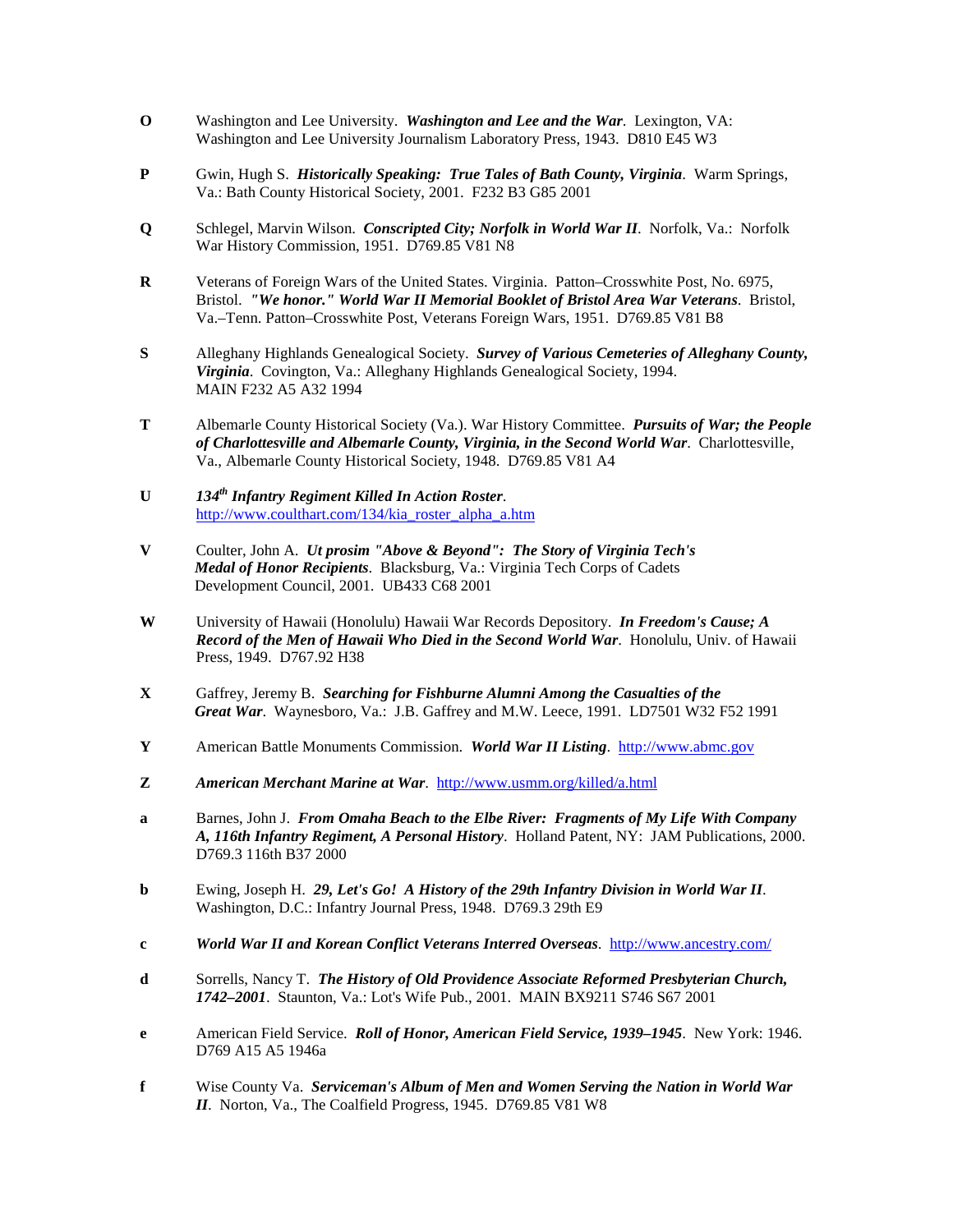- **g** *Historical and Biographical Sketches of Greensville County, Virginia, 1650–1967*. White Stone, Va.: Brandylane Publishers, 2000. MAIN F232 G8 H58 2000
- **h** *Roanoke Valley War Memorial*. <http://www1.roanoke.com/roatimes/memorial/ww2a.html>
- **i** *Mountain View Cemetery Tombstone Inscriptions*. Danville, Va.: VA–NC Piedmont Genealogical Society, 2002. MAIN F232 P6 M68 2002
- **j** *USS Arizona and Pearl Harbor Memorial*. http://www.ussarizona.org/
- **k** Catholic Church. Diocese of Richmond, Va. *Roster of Catholic Men and Women Who Served in World War II, Diocese of Richmond, 1941–1946*. Richmond, Va.: 1946. D797 U7 R5
- **l** Pulley, Mary Croft. *History of Lunenburg County in World War II*. Richmond, Dietz Press, 1949. MAIN D769.85 V81 L9
- **m** Newport News, Va. History Commission World War II. *Newport News During the Second World War*. Newport News, Va., 1948. MAIN D769.85 V81 N4
- **n** *Iron Worker*. Lynchburg, Va.: Lynchburg Foundry Co. 1942–1946. MAIN HD9519 L9 I7
- **o** Tyler, Sherry Brown. *80% Heaven Bound: Deaths & Burials in Charles City County, Virginia*. Charles City County, Va.: Cardwell Print. and Advertising, 2000. MAIN F232 C471 T987 2000
- **p** King, Helen H. *Historical Notes on Isle of Wight County*. Isle of Wight, Va.: Isle of Wight County Board of Supervisors, 1993. MAIN F232 I82 K57 1993
- **q** *Wise County, Virginia's World War II Veterans: A Tribute*. Wise, Va.: Wise County Historical Society, 1995. MAIN F232 W8 W8 1995
- **r** *Virginia Highway Bulletin*. Richmond, Virginia Dept. of Highways, 1941–1945. TE24 V8 A4
- **s** Westerfield, Hargis. *The Jungleers: A History of The 41st Infantry Division*. s.l.: 41st Infantry Division Association, 1980. D769.3 41st W52
- **t** Kegley, Mary B. *Wythe County, Virginia: A Bicentennial History*. Wytheville, Va.: Wythe County Board of Supervisors, 1989. MAIN F232 W9 K45 1989
- **u** Wayland, John Walter. *Historic Harrisonburg*. Harrisonburg, Va.: C. J. Carrier, 1973. MAIN F234 H32 W3 1973
- **v** Scruggs, Philip Lightfoot. *Lynchburg, Virginia; " ... Its Industry, Enterprise, and Correct Course"*. Lynchburg, Va.: J. P. Bell Co., 1972. MAIN F234 L9 S35
- **w** *Virginia Guardsman*. Richmond, Va.: [s.n.], 1944–1945. UA500 V61
- **x** Weaver, Jeffrey C. New River Notes. *Virginia World War II Deaths*. [http://www.newrivernotes.com/topical\\_history\\_ww2\\_virginia\\_ww2\\_deaths.htm](https://webmail.vita.virginia.gov/OWA/redir.aspx?C=RnDz2dbnfES60oZdVbcxIKxZ4v9rpdEI67Fkg05_BA7jbdNebNccQOrKnTfiQf4JIetrjSobkfA.&URL=http%3a%2f%2fwww.newrivernotes.com%2ftopical_history_ww2_virginia_ww2_deaths.htm)
- **y** *Young American Patriots; The Youth of Virginia in World War II*. Richmond, National Pub. Co., 1945. D769.85 V8 Y6
- **z** *Virginia County Casualties World War II*. <http://www.accessgenealogy.com/worldwar/virginia/>
- **AA** *Schoolfield Cemetery, Danville, Virginia.* Virginia: Virginia DAR, 1998. MAIN F234 D1 B67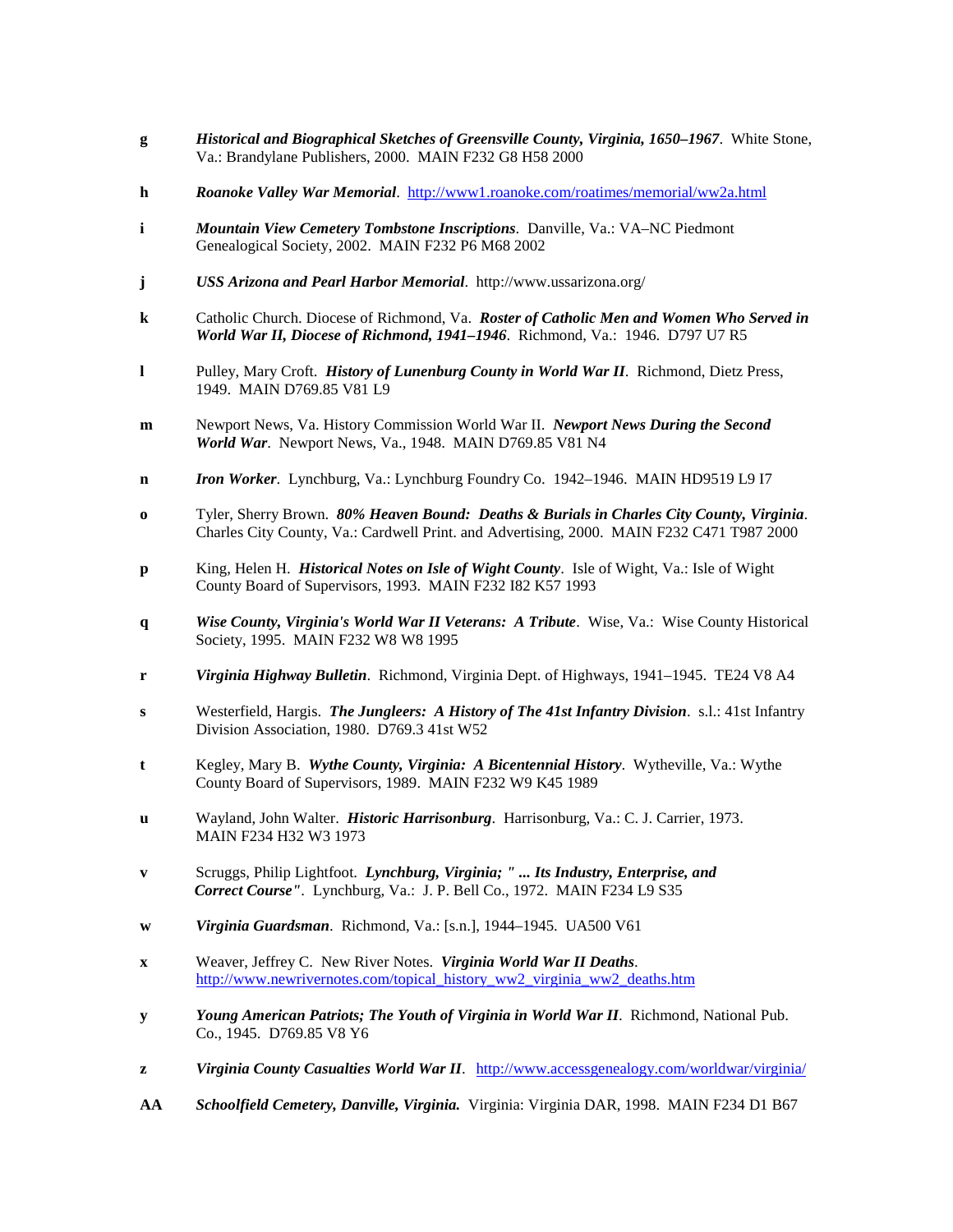- **BB** *Palawan Massacre Roster.*<http://harrisonheritage.com/adbc/palawan.htm>
- **CC** *Arisan Maru Roster.* <http://harrisonheritage.com/adbc/arisan.htm>
- **DD** U.S. Navy Memorial Foundation. *Navy Log.*<http://www.lonesailor.org/>
- **EE** U.S. Navy Memorial Foundation. *Lost At Sea Log.* <http://www.lonesailor.org/>
- **FF** Rapport, Leonard. *Rendezvous With Destiny; A History of the 101st Airborne Division.* Washington, DC: Infantry Journal Press, 1948. D769.3 101st R3
- **GG** Tribute to the American Combat Glider Pilots of World War II. *Roll of Honor – Glider Pilots Killed in Action and in the Line of Duty.* <http://www.pointvista.com/WW2GliderPilots/RollofHonor.htm>
- **HH** MacMaster, Richard Kerwin. *Augusta County History, 1865–1950.* Staunton, VA: Augusta County Historical Society, 1988. MAIN F232 A9 M3 1988
- **II** Viemeister, Peter. *Illustrated Historical Diary of Bedford, Virginia, U.S.A.: From Ancient Times to U.S. Bicentennial.* Bedford, VA: Hamilton's, 1986. MAIN F232 B41 V53 1986
- **JJ** Bland County Centennial Corporation. *History of Bland County, Virginia.* Bland, VA: 1961. MAIN F232 B5 B5
- **KK** Neale, Gay Weeks. *Brunswick County, Virginia, 1720–1975.* Lawrenceville, VA: Brunswick County Bicentennial Committee, 1975. MAIN F232 B9 N35
- **LL** *Carroll County Heritage.* Hillsville, VA: Carroll County Genealogy Club, 1994. MAIN F232 C29 C37 1994
- **MM** Tyler, David Gardiner. *A History and Pictorial Review of Charles City County, Virginia.* [Virginia?]: D.G. Tyler, 1990. MAIN F232 C471 T96 1990
- **NN** Brown, Douglas Summers. *Chase City and Its Environs: The Southside Virginia Experience, 1765–1975.* Chase City, VA: Publication Committee, 1975. MAIN F234 C48 B87
- **OO** Williamson, Mary Ann Lutz. *The History of Edinburg, Virginia.* Stephens City, VA: Edinburg Heritage Foundation, 1994. MAIN F234 E35 W73 1994
- **PP** Salmon, John S. *Franklin County, Virginia, 1786–1986: A Bicentennial History.* Rocky Mount, VA: Franklin County Bicentennial Commission, 1993. MAIN F232 F8 S25 1993
- **QQ** *Giles County, Virginia, History, Families.* Pearisburg, VA: Giles County Historical Society, 1982. MAIN F232 G4 G54
- **RR** Covey, Donald D. *A Greene County History, 2002.* Virginia?: D. Covey?, 2002. MAIN F232 G79 C6 2002
- **SS** *Hanover County, Virginia: A Retrospective from the Pages of the Hanover Herald, the Hanover Progress and the Hanover Herald–Progress.* Ashland, VA: The Hanover County Historical Society, 1993. MAIN F232 H24 H3 1993
- **TT** Pilson, O. E. *History of Patrick County, Virginia.* Stuart, VA: Patrick County Historical Society, 1999. MAIN F232 P3 P647 1999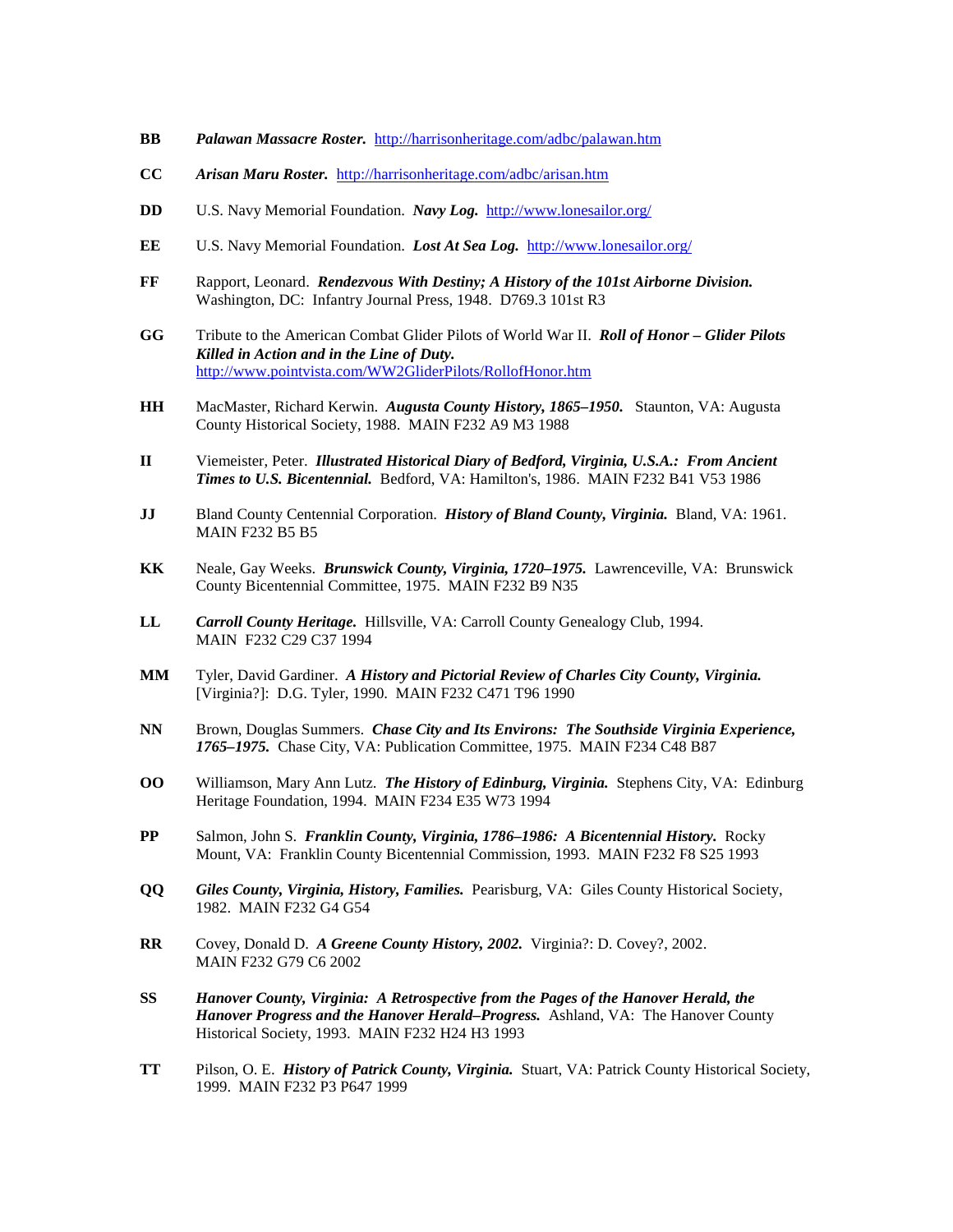- **UU** Bradshaw, Herbert Clarence. *History of Prince Edward County, Virginia, From Its Earliest Settlements Through Its Establishment in 1754 to Its Bicentennial Year.* Richmond, Dietz Press 1955. MAIN F232 P83 B5
- **VV** Johnson, Elisabeth Branch. *Rappahannock County, Virginia: A History, Fact, Fiction, Foolishness and the Fairfax Story.* Orange, VA: Green Publishers, 1981. MAIN F232 R2 J66
- **WW** Kagey, Deedie Dent. *When Past is Prologue: A History of Roanoke County.* Roanoke, VA: Roanoke County Sesquicentennial Committee, 1988. MAIN F232 R54 K12
- **XX** *A Tribute to World War II Veterans of Russell County, Virginia.* S.l.: b s.n., 1999. MAIN F232 R9 T75 1999
- **YY** Middleton, Norwood C. *Salem: A Virginia Chronicle.* Salem, VA: Salem Historical Society, 1986. MAIN F234 S148 M62 1986
- **ZZ** Leslie, Louise. *Tazewell County.* Radford, VA: Commonwealth Press, 1982. MAIN F232 T2 L46
- **aa** Rutgers University.The Rutgers Oral History Archive of World War II. **Memorial**. <http://fas-history.rutgers.edu/oralhistory/memorial.html>
- **bb** Allen, Robert E. *The First Battalion of the 28th Marines on Iwo Jima: A Day–by–Day History From Personal Accounts and Official Reports, With Complete Muster Rolls*. Jefferson, NC: McFarland, 1999. D767.99 I9 A45 1999
- **cc** Newcomb, Richard Fairchild. *Iwo Jima*. New York: Holt, Rinehart and Winston, 1965. D767.99 I9 N4
- **dd** Memorial Plaque. First Baptist Church, Richmond, Va.
- **ee** Emery, Margaret Hickerson. *The First Hundred Years: A History of the Tabernacle Baptist Church of Richmond, Virginia*. Richmond: Tabernacle Baptist Church, 1991. MAIN BX6480 R52 T12 1991
- **ff** Homan, Lynn M. *Black Knights: The Story of the Tuskegee Airmen*. Gretna, LA: Pelican Pub. Co., 2001. UG834 A37 H64 2001
- **gg** *U.S. Navy Armed Guard Killed and Wounded on U.S. and Foreign Ships During World War II*. <http://www.usmm.org/ag/a.html>
- **hh** *Standing Eternal Watch*. (Destroyer Escorts) [http://users3.ev1.net/~de238/stewart/memorial\\_main.html](http://users3.ev1.net/~de238/stewart/memorial_main.html)
- **ii** *Cover–Up! The Sinking of the S.S. Leopoldville*. <http://www.historychannel.com/exhibits/leopoldville/>
- **jj** Official Website of the 392nd Bomb Group. *Honor Roll*. <http://www.b24.net/index.html>
- **kk** Valor to Victory. 34th Bomb Group. **Honored Dead**. <http://members.tripod.com/VALORtoVICTORY/>
- **ll** Airborne. The U.S. Airborne During World War II. *Roll of Honor*. <http://www.ww2-airborne.us/> This site gives equal treatment to ALL Airborne Divisions and subordinate units.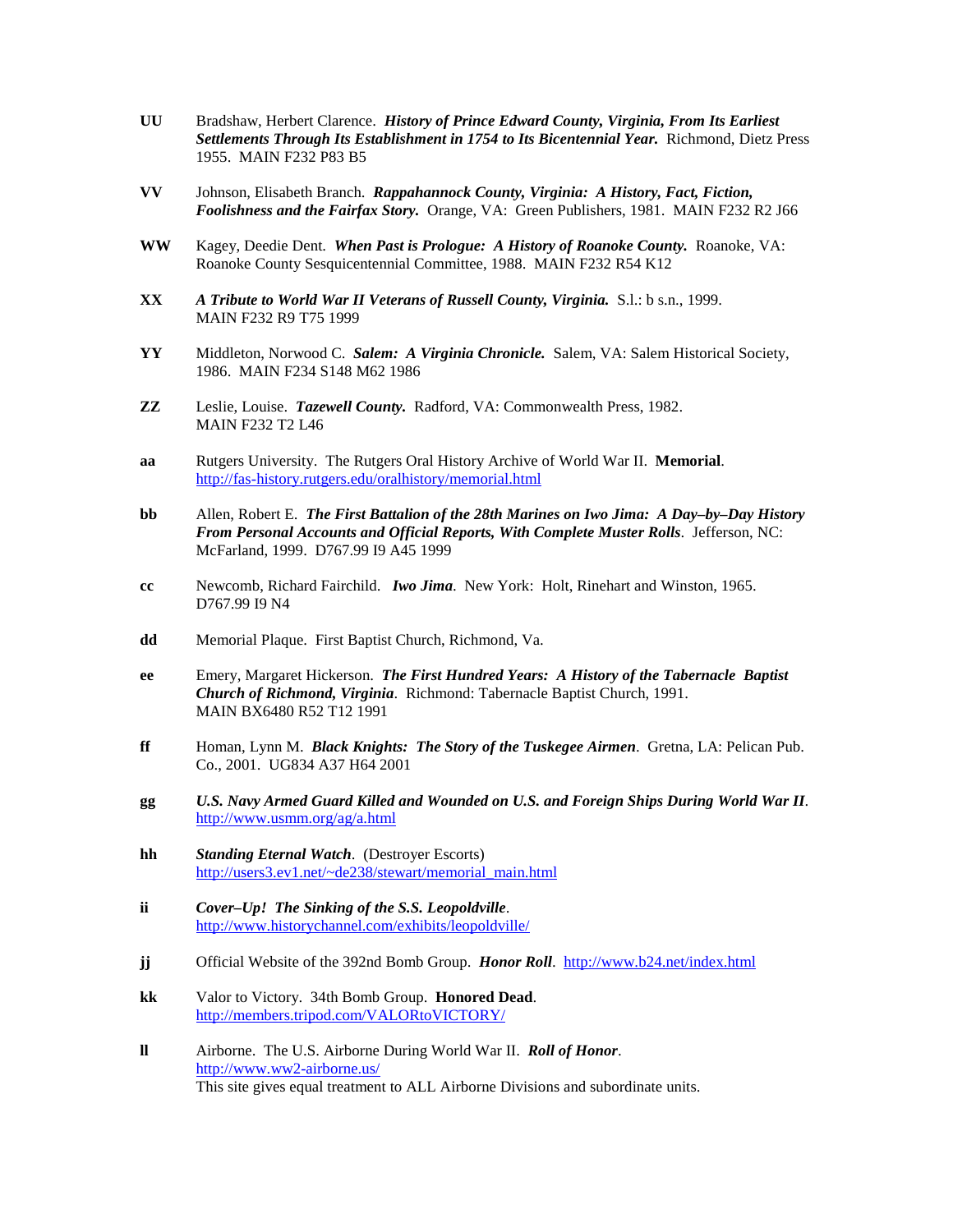- **mm** Russell County Public Library. Cumbow Room. **Memorial Wall**.
- **nn** Pearl Harbor. The Bombing. *USS Arizona Casualty List*. <http://www.erikanderson.net/pearlharbor/arizdead.html>
- **oo** 91st Bomb Group (H). *Casualty List*. <http://www.91stbombgroup.com/>
- **pp** Weaver, Barry C. *Awards and Casualties of the United States PT Boat Service in World War II*. San Ramon, CA: The Orders and Medals Society of America, 2000. D797 U6 A92 2000
- **qq** Freeman, Robert H. *Requiem for a Fleet: The U.S. Navy at Guadalcanal August 1942 – February 1943*. Ventnor, NJ: Shellback Press, 1984.
- **rr** *Corpsmen!* Paducah, Ky.: Turner Publishing Co., 1996.
- **ss** Hagan, Jane Gray. *The Story of Danville*. New York: Stratford House, 1950. MAIN F234 D1 H3
- **tt** *Scott County, Virginia and its People, 1814–1991*. s.l.: Scott County History Book Committee, 1991. MAIN F232 S4S36 1991
- **uu** *The Official Guide to the Army Air Forces: AAF. A Directory, Almanac and Chronicle of Achievement*. New York: Simon and Schuster, 1944. UG633 A378
- **vv** Fry, Garry L. *Escort to Berlin*. New York: Arco, 1980. Virginia Authors Room D790 F75
- **ww** Little Friends. [http://www.littlefriends.co.uk/.](http://www.littlefriends.co.uk/)
- **xx** Green Harbor Publications.  $44<sup>th</sup>$  *Bomb Group Roll of Honor*. [http://www.greenharbor.com/.](http://www.greenharbor.com/)
- **yy** Ball, Donald L. *Fighting Amphibs: The LCS(L) in World War II*. Williamsburg, VA: Mill Neck Publications, 1997. D773 B335 1997
- **zz** United States. Army. 47th Infantry. *History of 47th Infantry Regiment*. n.p., 1946. D769.31 47th A5
- **AAA** *The 1984 Register of Former Cadets of the Virginia Military Institute*. Lexington, VA: VMI Alumni Association, Inc., 1984. U430 V8 A45 1984
- **BBB** Ruff, Samuel. *Capsule History of the 1938 Class of Hamden–Sydney College*. Accession 35886
- **CCC** Ogletree, William A. *The Last Mission of the Alexander Hamilton*. <http://www.jacksjoint.com/>
- **DDD** American WW II Orphans Network. *Our Fathers*. <http://www.awon.org/>
- **EEE** NOAA History: A Science Odyssey. *Profiles in Time*. <http://www.history.noaa.gov/bioindex.html>
- **FFF** *Heroes All – In Poquoson Or World War II Memories*. Poquoson Historical Commission, 1988. Virginia Authors Room F234 P77 H56
- **GGG** Virginia. World War II History Commission. *Personal War Service Records of Virginia's War Dead, 1941–1946*. Accession 24805
- **HHH** Bruce, Carolyn Hale. *Roanoke Past and Present*. Norfolk, VA: Donning, 1988.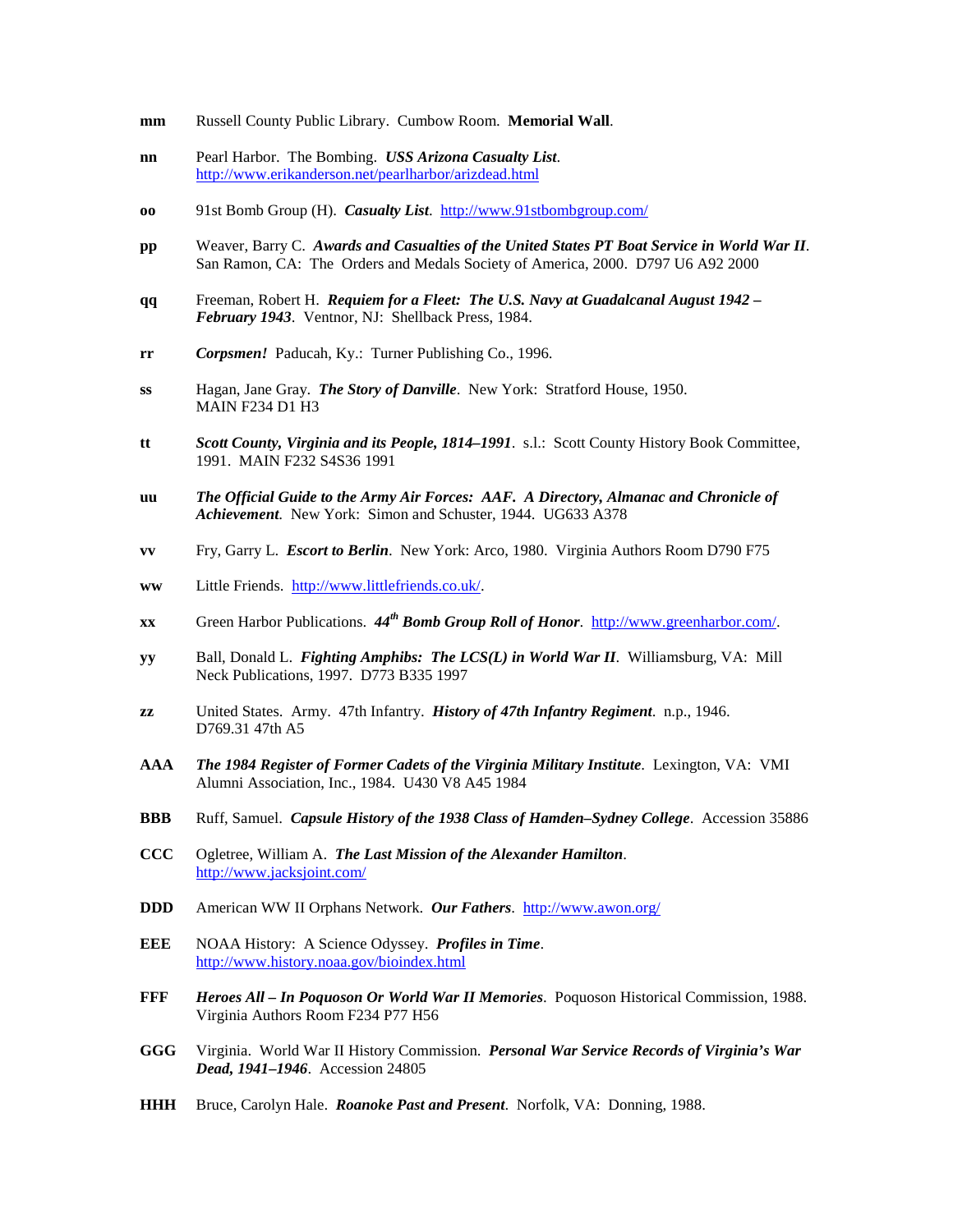MAIN F234 R6 B74 1988

- **III** USS Benjamin Franklin CV–13. *Killed in Action*. <http://www.ussfranklin.org/>
- **JJJ** 29th Bomb Group. *Honor List*. <http://www.chopperguy.net/~29bg/>
- **KKK** *Roster of American Field Service Volunteers 1939–1945*. <http://www.ku.edu/carrie/specoll/AFS/intro.html>
- **LLL** <http://www.fourthfightergroup.com/>
- **MMM** *Scott County, Virginia and its People, 1814–2003*. s.l.: Scott County History Book Committee, 1991. MAIN F232.54 S36 1991
- **NNN** Campbell County Historical Society. Rustburg, VA: Campbell County Historical Society, 1996. *Campbell County, Virginia Family Cemeteries*. MAIN F232 C15 C22
- **OOO** Campbell County Historical Society. Rustburg, VA: Campbell County Historical Society, 1997. *Campbell County, Virginia Church Cemeteries*. MAIN F232 C15 C23
- **PPP** Campbell County Historical Society. Rustburg, VA: Campbell County Historical Society, 1997. *Campbell County, Virginia Public Cemeteries*. MAIN F232 C15 C342
- **QQQ** *Roll Of Honor: 314th Troop Carrier Group World War II*. <http://www.worldwar2pilots.com/>
- **RRR** 20th Fighter Group. *Roll Of Honor*. <http://www.geocities.com/Pentagon/Quarters/6940/20thfg.html>
- **SSS** *The Men Who Gave Their Lives*. <http://www.wa3key.com/cvsdata.html>
- **TTT** 22nd Bomb Group. *In Memorium*. <http://www.klimesh.com/redraiders/>
- **UUU** Worthen, Rena. *Cemeteries: Craig County, Virginia*. S.l.: R. Worthen & M. Tynan, 1998. MAIN F232 C8 W6 1998 v.1
- **VVV** Worthen, Rena. *Listings of Some of the Cemeteries of Craig County, Virginia*. Buchanan, VA: Rena Worthen or Margarette Tynan, 2000. MAIN F232 C8 W7 2000
- **WWW** Carey, Mary Frances. *Tombstone Inscriptions of Upper Accomack County, Virginia*. Bowie, MD: Heritage Books, 1995. MAIN F232 A2 C37 1995
- **XXX** Alleghany Highlands Genealogical Society. *Cemeteries of Alleghany County, Virginia*. Covington, Va.: Alleghany Highlands Genealogical Society, 1994. MAIN F232 A5 A32
- **YYY** USS Gambier Bay (CVE–73) & Composite Squadron VC–10. *Lost in Action*. <http://www.ussgambierbay-vc10.com/>
- **ZZZ** 500th Bomb Squadron Association. *Roll of Honor*. <http://500thbsq-b25s.com/>
- **Aa** Crum, Jay. USS Underhill DE–682. *Killed In Action*.<http://www.ussunderhill.org/>
- **Bb** *Memorial: PT Boaters Killed In Action*. <http://www.ptboats.org/>
- **Cc** 43rd Bomb Group (H), 5th AAF. The Aircraft.<http://www.kensmen.com/>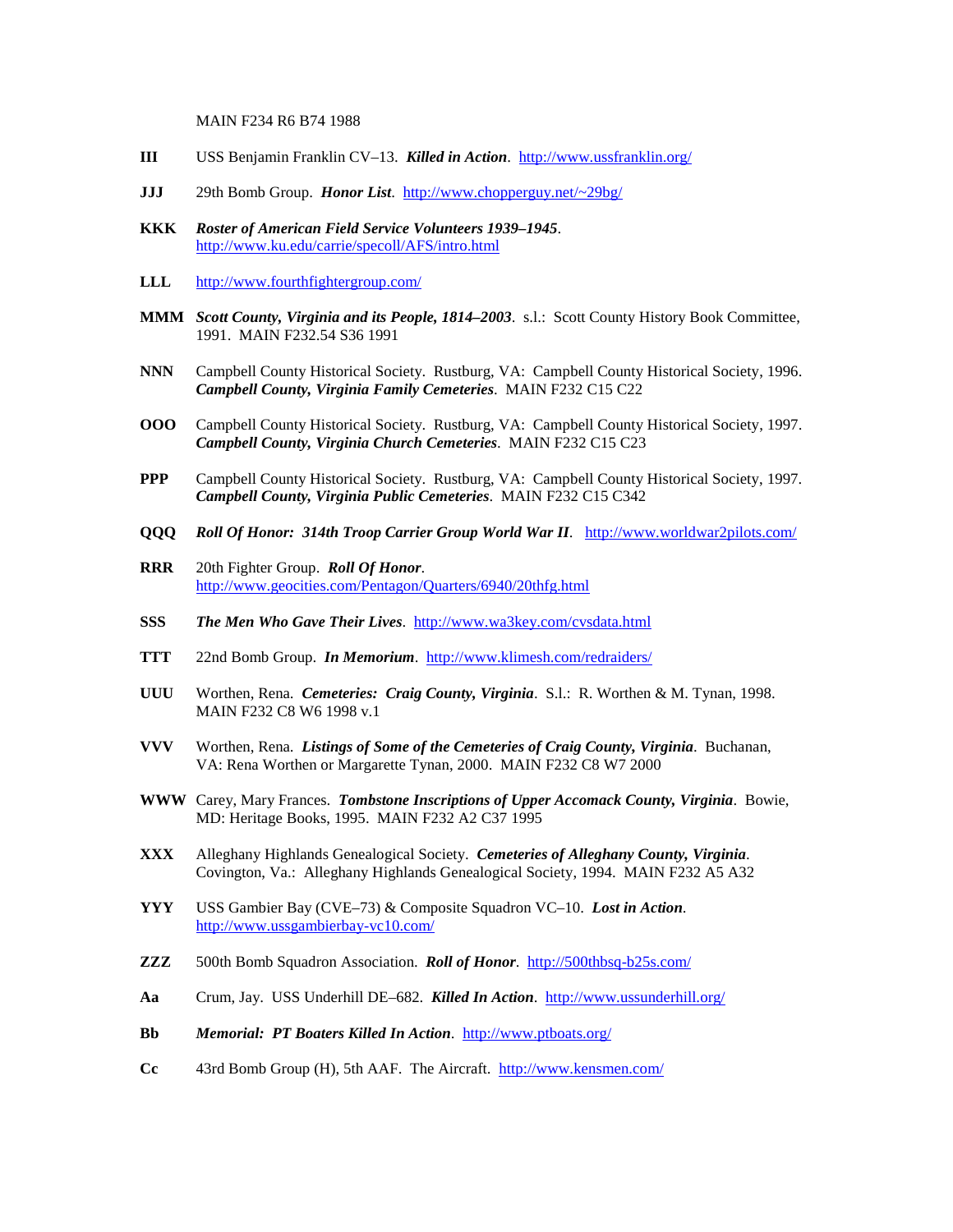- **Dd** Alleghany Highlands Genealogical Society. *Cemeteries of Alleghany County, Virginia vol 2*. Covington, Va.: Alleghany Highlands Genealogical Society, 1994. MAIN F232 A5 A32
- **Ee** Alleghany Highlands Genealogical Society. *Cemeteries of Alleghany County, Virginia vol 3*. Covington, Va.: Alleghany Highlands Genealogical Society, 1994. MAIN F232 A5 A32
- **Ff** Alleghany Highlands Genealogical Society. *Cemeteries of Alleghany County, Virginia vol 4*. Covington, Va.: Alleghany Highlands Genealogical Society, 1994. MAIN F232 A5 A32
- **Gg** USS OAKLAND'S Memorial to the USS Juneau CL–52. *USS Juneau CL–52 Last Muster Roll of the Officers and Crew*. <http://www.rtcol.com/~oakland/rostju52.htm>
- **Hh** Destroyer Escort Sailors Association. *Roll of Honor*. [http://www.desausa.org/de\\_roll\\_of\\_honor.htm](http://www.desausa.org/de_roll_of_honor.htm)
- **Ii** The Rohna Survivors Memorial Association. *Casualty List*. <http://www.rohna.org/>
- **Jj** Schildt, John W. *The Long Line of Splendor, 1742–1992*. Chewsville, MD: Antietam Publications, 1993. D540.33 116th S35 1993
- **Kk** USS Cushing Association. *In Memory*. <http://cushing.0catch.com/memorial.htm>
- **Ll** DD–459 U.S.S. Laffey.<http://www.nobadlie.com/dd459.htm>
- **Mm** CA–33 U.S.S. Portland. <http://www.nobadlie.com/ca33.htm>
- **Nn** Ships Company USS Houston (CA–30). <http://usshouston.org/CrewRoster.htm>
- **Oo** *Service Record Book of Men and Women of Rocky Mount, Va. and Community*. Rocky Mount, VA: Historical Publication, Franklin County Retail Merchants Assoc., 2001. MAIN F232 F8 S46 2001
- **Pp** United States. Marine Corps. *Okinawa: Victory in the Pacific*. Washington, DC: Historical Branch, G–3 Division, Headquarters, U. S. Marine Corps, 1955. D 214. 2: Ok 3
- **Qq** "In Honor and Remembrance: Fauquier's World War II Gold Star Heroes." *News and Notes from The Fauquier Historical Society*. Warrenton, VA: 13, 1991. F232 F26 F38 V. 11–20 1989–1998
- **Rr** USS Indianapolis CA–35. *The Final Crew*. <http://www.ussindianapolis.org/>
- **Ss** The Memorial Church of Harvard University. *World War II Memorial*. <http://www.memorialchurch.harvard.edu/history/history/>
- **Tt** USS Atlanta. *Roster of Officers and Muster Roll*. <http://www.geocities.com/Pentagon/4072/roster.html>
- **Uu** The Daily Progress. *Gold Star Honor Roll for Charlottesville and Albemarle. . .*. Charlottesville, VA: June 4, 1947. Film 34
- **Vv** *Cemetery Records of Amelia County, Virginia*. Baltimore, MD: Gateway Press, 2001. MAIN F232 A54 C46 2001
- **Ww** Amherst County Museum & Historical Society. *Gravestone Inscriptions in Amherst County, Virginia*. Amherst, VA: The Society, 1999. MAIN F232 A55 B69 1999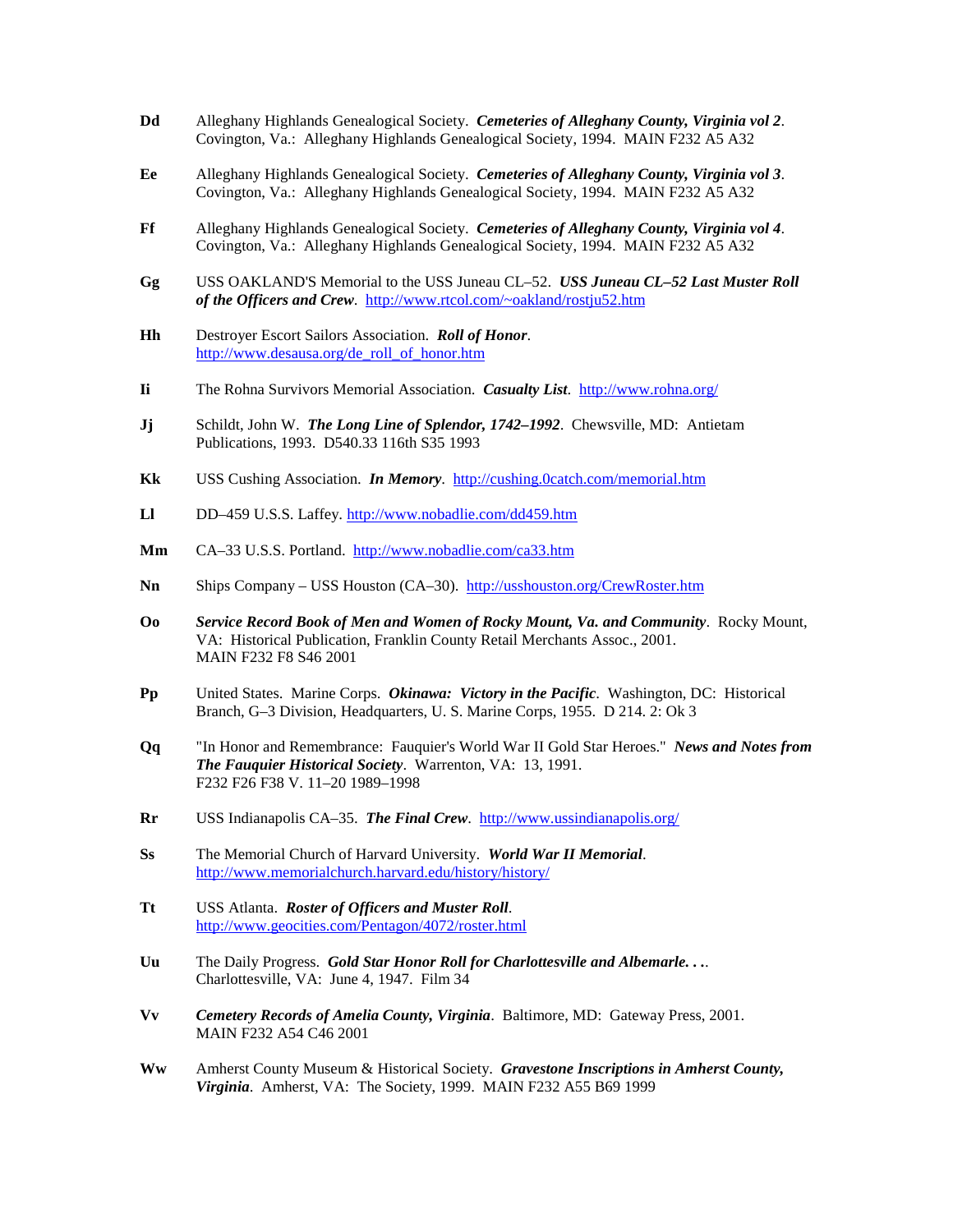- **Xx** Weaver, Dorothy Lee. *"Here Lyeth": Tombstone Inscriptions of Most Cemeteries in Riverheads District of Southern Augusta County, Staunton, Virginia*. Greenville, VA: D. L. Weaver, 1987. MAIN F232 A9 W4
- **Yy** *Burials in Augusta County, Virginia Cemeteries*. s.i.: Augusta County Historical Society, 1979. MAIN F232 A9 B87 1979
- **Zz** Tynan, Margarette. *Cemeteries: Botetourt County*. Buchanan, VA: M. Tynan & R. Worthen, 1999. MAIN F232 B68 T9 1999
- **aaa** Hull, Janice J. R. *Buckingham Burials: A Survey of Cemeteries in Buckingham County, Virginia, Vol. 1*. Alexandria, VA: Hearthside Press, 1997. MAIN F232 B96 H86 1997 v.1
- **bbb** Collins, Herbert Ridgeway. *Cemeteries of Caroline County, Virginia*. Westminster, MD: Family Line Publications, 1994. MAIN F232 C28 C6 1994
- **ccc** Sheridan, Martin. *Overdue and Presumed Lost: The Story of the USS Bullhead*. Annapolis, MD: Naval Institute Press, 2004. D783.5 B8 S5 2004
- **ddd** *Cemetery Records of Carroll County, Virginia*. Baltimore: Gateway Press, 2001. MAIN F232 C29 C46 2001
- **eee** Virginia Daughters of the American Revolution. *Cemetery Records Including Tangier Island*. s.l.: National Society Daughters of the American Revolution, Genealogical Records Committee, 1980. F225 D21
- **fff** Mihalyka, Jean Merritt*. Tombstone Inscriptions: Tangier Island, Virginia*. Accomac, VA: Eastern Shore Public Library, 1980. MAIN F232 T15 M63 1980
- **ggg** Early, Faye Vaiden. *Record of Cemeteries in Albemarle County, Virginia, Including Charlottesville*. Charlottesville, VA: Jack Jouett Chapter, NSDAR, 1971. F232 A3 E12
- **hhh** Bogle, Parke Coleman. *The Stones Bear Witness*. Signal Mountain, TN: Mountain Press, 1999. MAIN F232 B5 B67 1999
- **iii** Stevens, Edna May. *Tombstone Records of Pohick Church, Fairfax County, Virginia: Records Compiled Through May 27, 1967*. Owensboro, KY: Cook–McDowell Pub., 1981. MAIN F232 F2 S944
- **jjj** Fairfax Genealogical Society. *Fairfax County, Virginia Gravestones*. Merrifield, VA: the Society, 1994. MAIN F232 F2 F62
- **kkk** Baird, Nancy Chappelear. *Fauquier County, Virginia Tombstone Inscriptions*. Bowie, MD: Heritage Boooks, 2000. MAIN F232 F26 B33 2000
- **lll** Cox, Elza B. *Cemeteries Floyd (Montgomery) County, Va*. Chicago: Adams Press, 1979. MAIN F232 F4 C69
- **mmm** Robertson, Donna J. *Tombstone Inscriptions of Floyd County, Virginia*. Largo, FL: D. J. Robertson, 1993. MAIN F232 F4 R63 1993
- **nnn** Worthen, Rena. *Floyd County, Virginia Cemetery Inscriptions*. Buchanan, VA: R. Worthen and M. Tynan, 1999. MAIN F232 F4 W7 1999
- **ooo** Borden, Duane Lyle. *Tombstone Inscriptions: Woodstock and Vicinity, Shenandoah County, Virginia*. Ozark, MO: Yates Publishing, 1983. MAIN F232 S47 B73 1983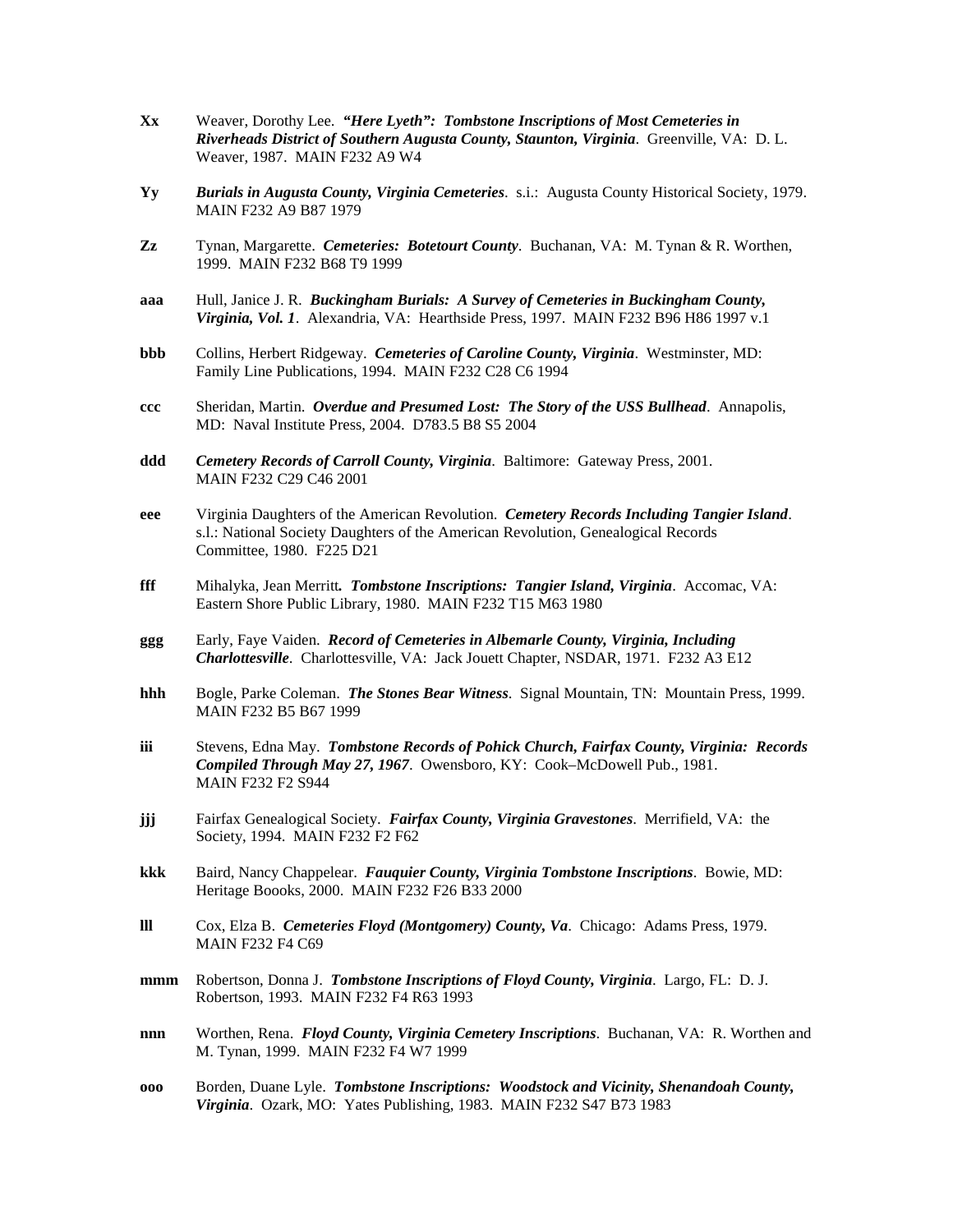- **ppp** *Gravestone Inscriptions, Church and Public Cemeteries in Fluvanna County, Virginia*. S.l: Seven Islands Co., 1994. MAIN F232 F6 G783 1994
- **qqq** *Franklin County, Virginia Remembers With Pride Those Who Served and Those Who Gave All They Could Give So We Can Live Free*. Rocky Mount, VA: Historical Pub. Div. of Franklin Co. Retail Merchants Assoc. in cooperation with Franklin Co. Historical Society, 2001. MAIN F232 F8 F742 2001
- **rrr** *Cemetery Records of Franklin County, Virginia*. Baltimore MD: Gateway Press, 1986. MAIN F232 F8 C38 1986
- **sss** Borden, Duane Lyle. *Tombstone Inscriptions: Toms Brook and Vicinity, Shenandoah County, Virginia*. Ozark, MO: Yates Publishing, 1981. MAIN F232 S47 B7
- **ttt** Borden, Duane Lyle. *Tombstone Inscriptions: Strasburg and Vicinity, Shenandoah County, Virginia*. Ozark, MO: Yates Publishing, 1982. MAIN F232 S47 B66
- **uuu** Jordan, Harry R. *Cemeteries of Lower Gloucester County, Virginia*. Hampton, VA: Hugh S. Watson, Jr. Genealogical Society, 1994. MAIN F232 G5 J67 1994
- **vvv** Jordan, Harry R. *More Cemeteries of Gloucester County, Virginia*. Gloucester, VA: Gloucester County Historical Committee, 1997. MAIN F232 G5 J68 1997
- **www** Estes, Earl W. *Greene County, Virginia, Graveyard Survey: Conducted 1995–1998*. Stanardsville, VA: Greene County Historical Society, 1999. MAIN F232 G79 E4 1999
- **xxx** Waldrep, George Calvin. *Halifax County Cemeteries*. Greenville, SC: A Press, 1985. MAIN F232 H17 W16 V. 1
- **yyy** Waldrep, George Calvin. *Halifax County Cemeteries*. Greenville, SC: A Press, 1985. MAIN F232 H17 W16 V. 2
- **zzz** Yates, Helen K. *Family Graveyards in Hanover County, Virginia*. Mechanicsville, VA: H. K. Yates, 1995. MAIN F232 H24 Y27 1995
- **AaA** *Cemetery Records of Henry County, Virginia*. Danville, Va.: VA–NC Piedmont Genealogical Society, 1982. MAIN F232 H6 F66 V. 1
- **BbB** *Cemetery Records of Henry County, Virginia*. Danville, Va.: VA–NC Piedmont Genealogical Society, 1982. MAIN F232 H6 F66 V. 2
- **CcC** Matheny, John Clifton. *Vital Records of Highland County, Virginia*. Richmond, Va.: Mr. & Mrs. J.C. Matheny, 1986. MAIN F232 H8 M37 1986
- **DdD** Garrett, Emily Channell. *Tombstones in St. Luke's Church Cemetery and St. Luke's Memorial Park Cemetery Smithfield, Virginia, Isle of Wight County, 1632–1980*. S.l.: s.n., 1981. MAIN F232 I82 G23
- **EeE** *Cemeteries of King George County, Virginia*. King George, VA: King George County Historical Society, 2000. MAIN F232 K45 C46 2000
- **FfF.** *Cemeteries of Lee County, Virginia*. Jonesville, VA: Lee County Historical & Genealogical Society, 1998. MAIN F232 L47 L477 1999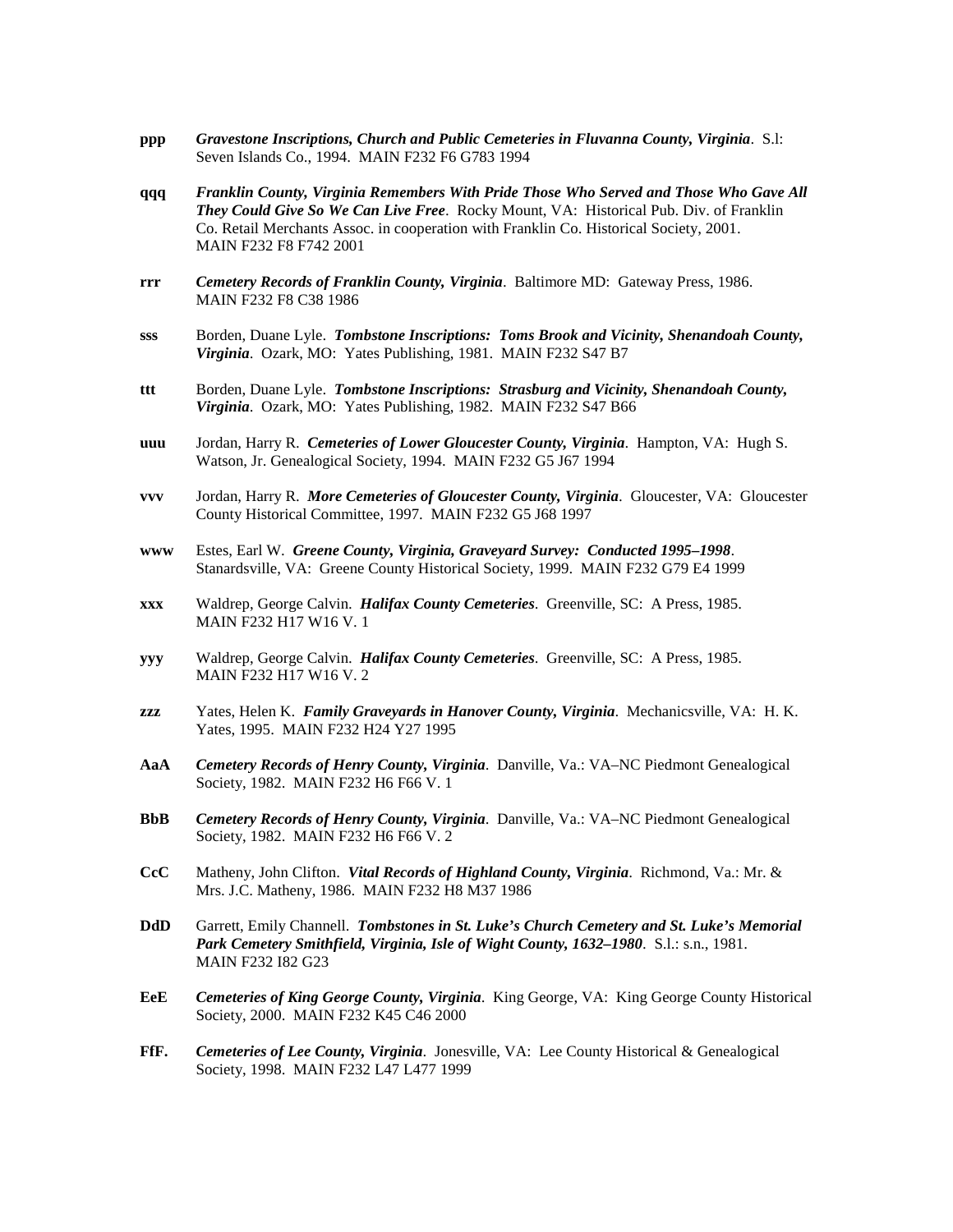- **GgG** Sheridan, Christine L. *Tombstones of Mathews County, Virginia, 1711–1986*. Mathews County, VA: Mathews County Historical Society, 1988. MAIN F232 M3 S55
- **HhH** Moore, Munsey Adams. *Cemetery and Tombstone Records of Mecklenburg County, Virginia*. Chase City, Va.: Moore, 1982. MAIN F232 M487 M6
- **IiI** Middlesex County Cemetery Survey Committee. *Cemeteries in Middlesex County, Virginia*. Saluda, VA: the Committee, 2001. MAIN F232 M6 M48 2001
- **JjJ** Worthen, Rena. *Montgomery County, Virginia: Cemetery Reading of Sunset Cemetery, Christiansburg*. Buchanan, VA: R. Worthen and M. Tynan, 1999. MAIN F234 C54 W6 1999
- **KkK** McKenney, Robert Neil. *Roseland Cemetery, Reedville, Northumberland County, Virginia, 1903–1983*. Reedville, Va.: R.N. McKenney, 1983. MAIN F234 R4 M27 1983
- **LlL** Virginia Daughters of the American Revolution, Freedom Hill Chapter. *Orange County Virginia Cemeteries, Vol. 1*. McLean, Va.: The Chapter, 1979. MAIN F232 O6 D24 V. 1
- **MmM** Virginia Daughters of the American Revolution, Freedom Hill Chapter. *Orange County Virginia Cemeteries, Vol. 2*. McLean, Va.: The Chapter, 1979. MAIN F232 O6 D24 V. 2
- **NnN** Virginia Daughters of the American Revolution, Freedom Hill Chapter. *Orange County Virginia Cemeteries, Vol. 4*. McLean, Va.: The Chapter, 1979. MAIN F232 O6 D24 V. 4
- **OoO** Campbell, Judith A. *Beahm's Chapel Cemetery in Page Co., Virginia*. Rileyville, Va.: J.A. Campbell, 1996. MAIN F232 P1 C36 1996
- **PpP** Campbell, Judith A. *Morning Star Lutheran Church Cemetery in Page Co., Virginia*. Rileyville, Va.: J.A. Campbell, 1997. MAIN F232 P1 C362 1997
- **QqQ** Campbell, Judith A. *Names in Stone: Page County, Virginia*. Rileyville, Va.: J.A. Campbell, 2001. MAIN F232 P1 C3637 2001
- **RrR** Borden, Duane Lyle. *Tombstone Inscriptions, Shenandoah and Page Counties, Virginia*. Ozark, Mo.: Yates Pub. Co., 1984. MAIN F232 S47 B65
- **SsS** Borden, Duane Lyle. *Tombstone Inscriptions, Page County, Virginia*. Ozark, Mo.: Yates Pub. Co., 1986. MAIN F232 P1 B78 V. 1
- **TtT** Pilson, O. E. *Tombstone Inscriptions of the Cemeteries of Patrick County, Virginia*. Baltimore: Gateway Press, 1994. MAIN F232 P3 P64 1994
- **UuU** *Cemetery Records of Pittsylvania County, Virginia*. Danville, Va.: The Society, 1981. MAIN F232 P6 C39 V. 1
- **VvV** Murphy, Malita Warden. *Gates to Glory: Cemeteries of Pulaski County Virginia*. Signal Mountain, Tenn.: J.L. Douthat, 1983. MAIN F232 P9 M97
- **WwW** Kyle, Ann P. *East Hill Cemetery Records, Salem, Roanoke County, Virginia*. S.l.: Virginia Daughters of the American Revolution, Genealogical Records Committee, 1984. MAIN F234 S148 K9
- **XxX** *Rockbridge County, Virginia Cemeteries*. Utica, KY: McDowell Publications, 1989. MAIN F232 R6 R85 1989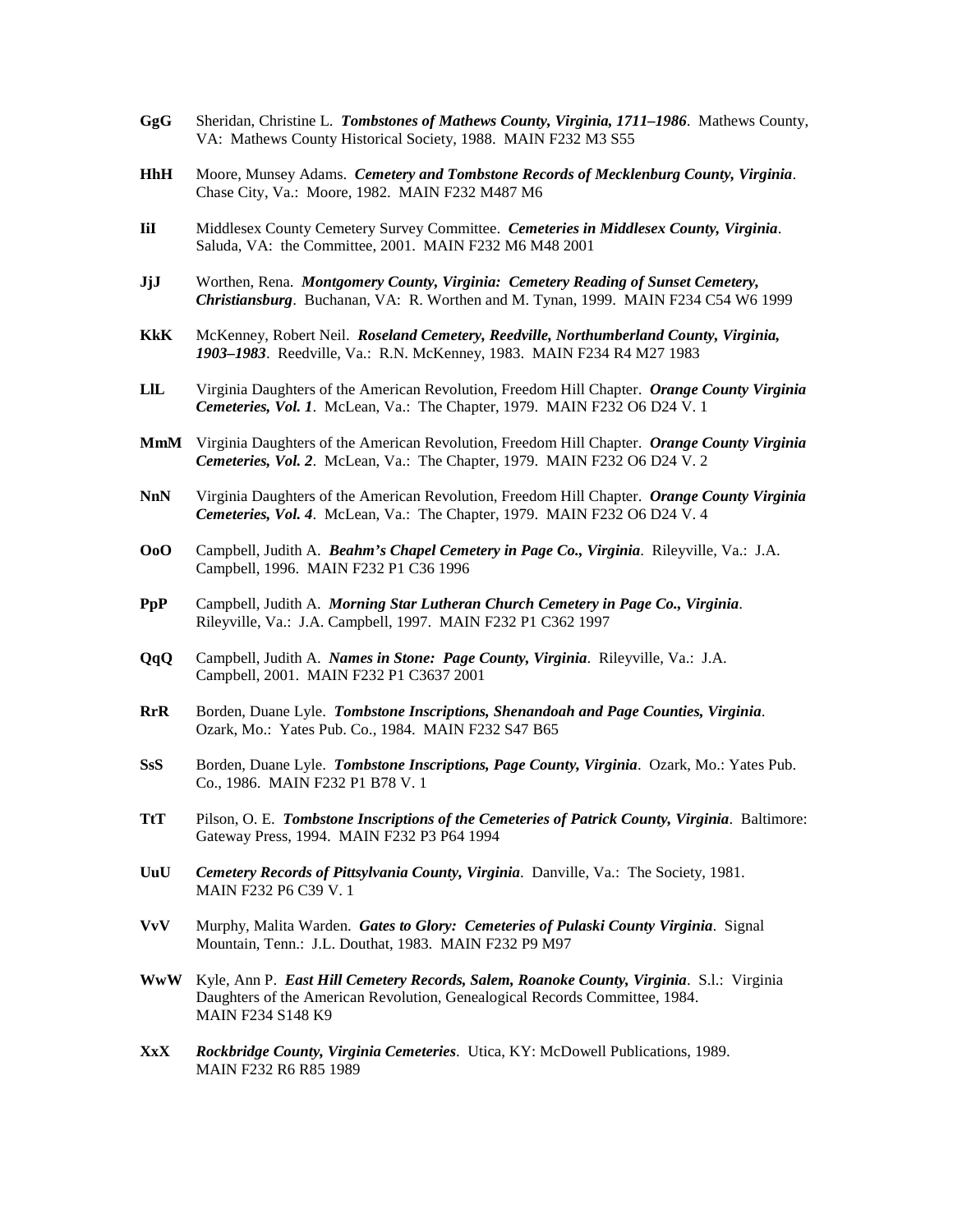- **YyY** *Rockbridge County, Virginia Cemeteries: South River and Walkers Creek Districts*. Rockbridge Baths, VA: Rockbridge Area Genealogical Society, 1999. MAIN F232 R6 R5 1999
- **ZzZ** Campbell, Judith A. *Elk Run Cemetery, Elkton, Rockingham Co., Virginia*. Rileyville, Va.: J.A. Campbell, 2001. MAIN F232 R7 C36 2001
- **aAa** Taylor, Larry. *Russell County Cemeteries, Book 1*. Lexington Park, Md.: L. & P. Taylor, 1994. MAIN F232 R9 T391994
- **bBb** Peterson, Phyllis Louise Willits. *Scott County, Va., Cemetery Records*. Vancouver, Wash.: Willits, 1979. MAIN F232 S4 P4 V. 2
- **cCc** Peterson, Phyllis Louise Willits. *Scott County, Va., Cemetery Records*. Vancouver, Wash.: Willits, 1979. MAIN F232 S4 P4 V. 3
- **dDd** Peterson, Phyllis Louise Willits. *Scott County, Va., Cemetery Records*. Vancouver, Wash.: Willits, 1979. MAIN F232 S4 P4 V. 4
- **eEe** Borden, Duane Lyle*. Tombstone Inscriptions, New Market, Mt. Jackson, and Edinburg Vicinities, Shenandoah County, Virginia*. Ozark, Mo.: Yates Pub. Co., 1984. MAIN F232 S47 B58
- **fFf** Sturgill, Mack Howard. *Smyth County Virginia Cemeteries*. Marion, Va.: M.H. and K.L. Sturgill, 1993. MAIN F232 S6 S87 1993
- **gGg** Sturgill, Mack Howard. *Smyth County Virginia Cemeteries*. Marion, Va.: M.H. and K.L. Sturgill, 1993. MAIN F232 S6 S87 1993 V. 3
- **hHh** Sturgill, Mack Howard. *Smyth County Virginia Cemeteries*. Marion, Va.: M.H. and K.L. Sturgill, 1993. MAIN F232 S6 S87 1993 V. 4
- **iIi** Virginia Daughters of the American Revolution. Freedom Hill Chapter. *Spotsylvania County, Virginia Cemeteries*. McLean, Va.: The Chapter, 1979. MAIN F232 S8 D24 V. 1
- **jJj** Virginia Daughters of the American Revolution. Freedom Hill Chapter. *Spotsylvania County, Virginia Cemeteries*. McLean, Va.: The Chapter, 1979. MAIN F232 S8 D24 V. 4
- **kKk** Stevens, Edna May. *Tombstone Records of Aquia Church, Stafford County, Virginia: Records Completed Through November 12, 1965*. Owensboro, Ky.: Cook–McDowell Pub., 1981. MAIN F232 S86 S944
- **lLl** Peery, Rose Brown. *Tazewell County, Virginia: Some Old Cemeteries*. S.l.: Tazewell County Historical Society, 1997. MAIN F232 T2 P385 1997
- **mMm** Wilson, Thurman Robert. *Tazewell County Cemeteries*. Tazewell County, Va.: T.R. & R.B. Wilson, 1992. MAIN F232 T2 W55 1992 V. 1
- **nNn** Wilson, Thurman Robert. *Tazewell County Cemeteries*. Tazewell County, Va.: T.R. & R.B. Wilson, 1992. MAIN F232 T2 W55 1992 V. 2
- **oOo** Wilson, Thurman Robert. *Tazewell County Cemeteries*. Tazewell County, Va.: T.R. & R.B. Wilson, 1992. MAIN F232 T2 W55 1992 V. 3
- **pPp** Borden, Duane Lyle. *Tombstone Inscriptions: Prospect Hill Cemetery, Front Royal, Virginia and Other Warren County Vicinities*. Ozark, Mo.: Yates Pub. Co., 1985. MAIN F232 W25 B72 1985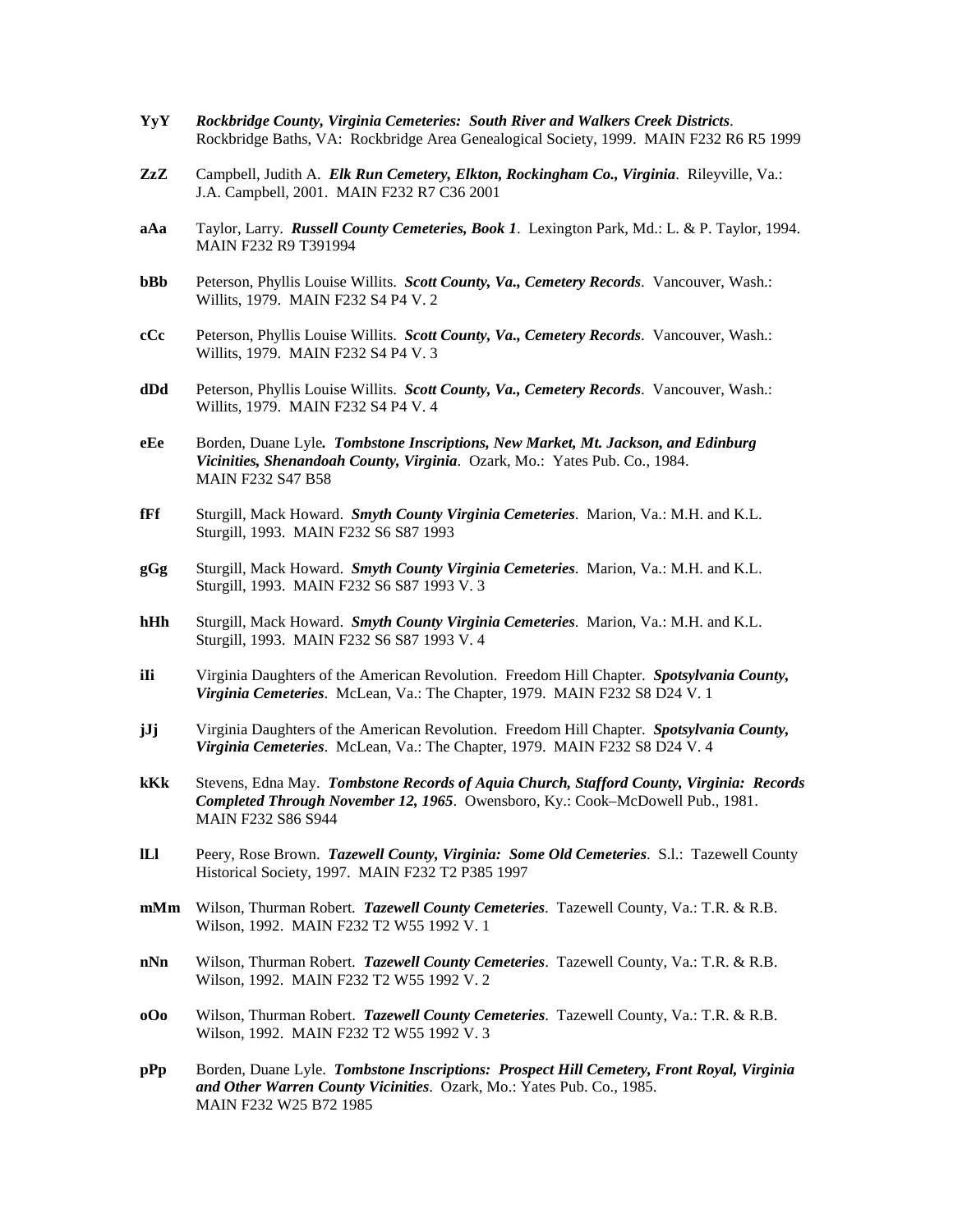- **qQq** McConnell, Catherine S. *High On A Windy Hill*. Bristol, Tenn., Printed by the King Print. Co., 1968. MAIN F232 W3 M3
- **rRr.** Historical Society of Washington County, Virginia. *Cemeteries of Washington County, Virginia*. Abingdon, Va.: The Society, 2000. MAIN F232 W3 H52 2000
- **sSs** Kilgore, Paul. *Butcher's Fork, American Legion, Skeen's Ridge, and Back Valley Cemeteries of Wise County, Virginia*. Wise, Va.: Wise County Historical Society, 1997. MAIN F232 W8 K55 1997
- **tTt** Robertson, Rhonda. *Wise County Cemetery Record 2*. Clintwood, Va.: Mullins Print., 198-?. MAIN F232 W8 R6
- **uUu** Kilgore, Paul. *Glencoe Cemetery: Big Stone Gap, Wise County, Virginia*. Wise, Va.: Wise County Historical Society, 1997. MAIN F234 B5 K55 1997
- **vVv** Belcher, Loretta M. *Burying Grounds of the Pound Area: Pound, Virginia*. Pound, VA: L.M. and B.M. Belcher, 1995. MAIN F234 P68 B44 1994
- **wWw** Bruch, Virginia Irene Sullivan. *Beneath the Oaks of Ivy Hill*. Alexandria, Va.: Jennie's Book Nook, 1982. F234.A3 B83 1982
- **xXx** Forrest, Jessie Fay. *Cemeteries of City of Poquoson, Virginia and Some Cemeteries of York County, Virginia*. Hampton, Va.: Hugh S. Watson, Jr. Genealogy Society, 199-?. MAIN F234 P77 F67
- **yYy** *Schoolfield Cemetery, Danville, Virginia*. Virginia: Virginia DAR, 1998. MAIN F234 D1 B67
- **zZz** *Green Hill Cemetery, Danville, Virginia*. Danville, Va.: Averett College Press, 1988. MAIN F234 D1 G8 V. 2
- **AAaa** Miles, Barry W. *Cemeteries of the City of Hampton, Virginia, Formerly Elizabeth City County*. Bowie, Md.: Heritage Books, 1999. MAIN F234 H23 M55 1999
- **BBbb** Kilgore, Paul. *Laurel Grove Cemetery: Ramsey Section of Norton, Virginia, Wise County, as of 1998*. Wise, Va.: Wise County Historical Society, 1998. MAIN F234 N82 K55 1998
- **CCcc** Breckenridge–Haywood, Mae. *Inscriptions in Triumph: Tombstone Inscriptions From the African American Cemeteries of Mt. Calvary, Mt. Olive, Fisher's Hill and Potter's Field, Portsmouth, Virginia*. Bloomington, Ind.: 1st Books, 2002. MAIN F234 P8 B7 2002
- **DDdd** Kyle, Ann P. *East Hill Cemetery Records, Salem, Roanoke County, Virginia*. S.l.: Virginia Daughters of the American Revolution, Genealogical Records Committee, 1984. MAIN F234.S148 K9
- **EEee** Green, Laurie Boush. *Old Churches, Their Cemeteries and Family Graveyards of Princess Anne County, Virginia*. Virginia Beach, Va.: L.B. Green & V.B. West, 1985. MAIN F232 .P88 G79
- **FFff** Craig, Berry. *80th "Blue Ridge" Infantry Division*. Paducah, Ky.: Turner Pub. Co., 1999. D769.3 80th C73 1999
- **GGgg** DefenseLINK News. <http://www.defenselink.mil/>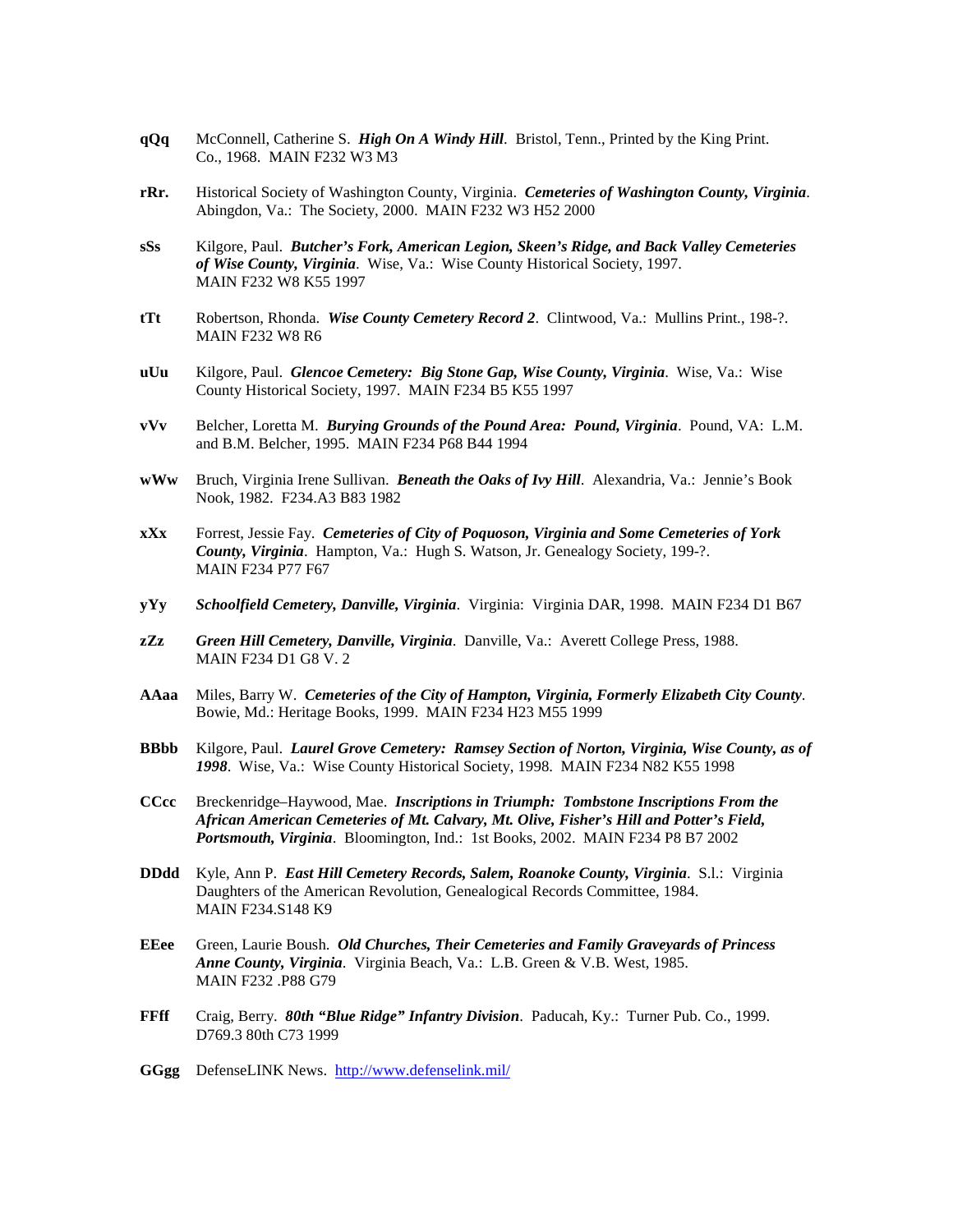- **HHhh** Morrison, James W. *Bedford Goes To War: The Heroic Story of a Small Virginia Community in World War II*. Lynchburg, VA: Warwick House Pub., 2004. Virginia Authors Room D769.85 V81 M
- **IIii** USS Bryant (DD–665) Association. <http://www.winslowsupply.com/bryant/Roster.htm>
- **JJjj** Personal Input/Feedback from family member or other concerned party.
- **KKkk** In Memorium USS Shubrick DD–639.<http://members.aol.com/LilHoke/LilHoke.html>
- **LLll** In Memorium USS Duncan DD–485.<http://members.aol.com/LilHoke/USSDuncan.html>
- **MMmm** *The Washington Post*. Film 223
- **NNnn** *I Would Like to Introduce You to the F Company Men of WWII*. South Boston, VA: Halifax County Historical Society, 2003. D769.31 116th I96 2003
- **OOoo** The U.S.S. Neosho at Coral Sea. *List of Survivors and Casualties*. [http://www.delsjourney.com/uss\\_neosho/coral\\_sea/neosho\\_at/coral\\_sea/](http://www.delsjourney.com/uss_neosho/coral_sea/neosho_at/coral_sea/survivors_and_casualties.htm) survivors and casualties.htm Includes casualty lists for USS Neosho and USS Sims.
- **PPpp** *On Eternal Patrol – Lost Submariners of the U.S. Navy*.<http://www.oneternalpatrol.com/>
- **RRrr** USS Helena Web Page. *Action Report*. <http://www.usshelena.org/actionreport.html>
- **SSss** USS Rich DE695 Survivors Association Website. *Crew Roster*. <http://www.informediate.com/USSRichDE695/>
- **TTtt** USS Johnston–Hoel Association. *Casualties*. <http://www.ussjohnston-hoel.bigstep.com/> Includes casualty lists for USS Johnston and USS Hoel.
- **UUuu** 82nd Fighter Group. *MIA–KIA*. <http://www.82ndfightergroup.com/>
- **VVvv** Wilde, E. Andrew, Jr. *The U.S.S. Colhoun (APD-2) in World War II: Documents and Photographs*. Needham, MA: E. Andrew Wilde, Jr., 2001.
- **WWww** Billingsley, Edward Baxter. *The Emmons Saga: A History of the U.S.S. Emmons (DD457–DMS22)*. s.i.: Potomac Type Gallery, 1989.
- **XXxx.** 95<sup>th</sup> Bomb Group. **KIA**. <http://www.95thbg.org/>
- **YYyy** 486th Bombardment Group. *In Memoriam*. [http://www.486th.org.](http://www.486th.org/)
- **ZZzz** 487th Bomb Group. *Honor Roll*. <http://www.487thbg.org/>
- aaAA. 388<sup>th</sup> Bomb Group. Crewmen. <http://www.388bg.org/>
- **bbBB** USS Maddox Destroyer Association. *Casualty List*. http://www.ussmaddox.org/
- **ccCC** Wittmer, Paul W. *United States Submarine Men Lost During World War II: A Compilation Of Basic Information On All The Known Men Who Died While In, Or Attached To, A Command Of The U.S. Submarine Service; Including Passengers Lost On U.S. Submarines*. Manchester, MO: P. W. Wittmer Publications, 2006.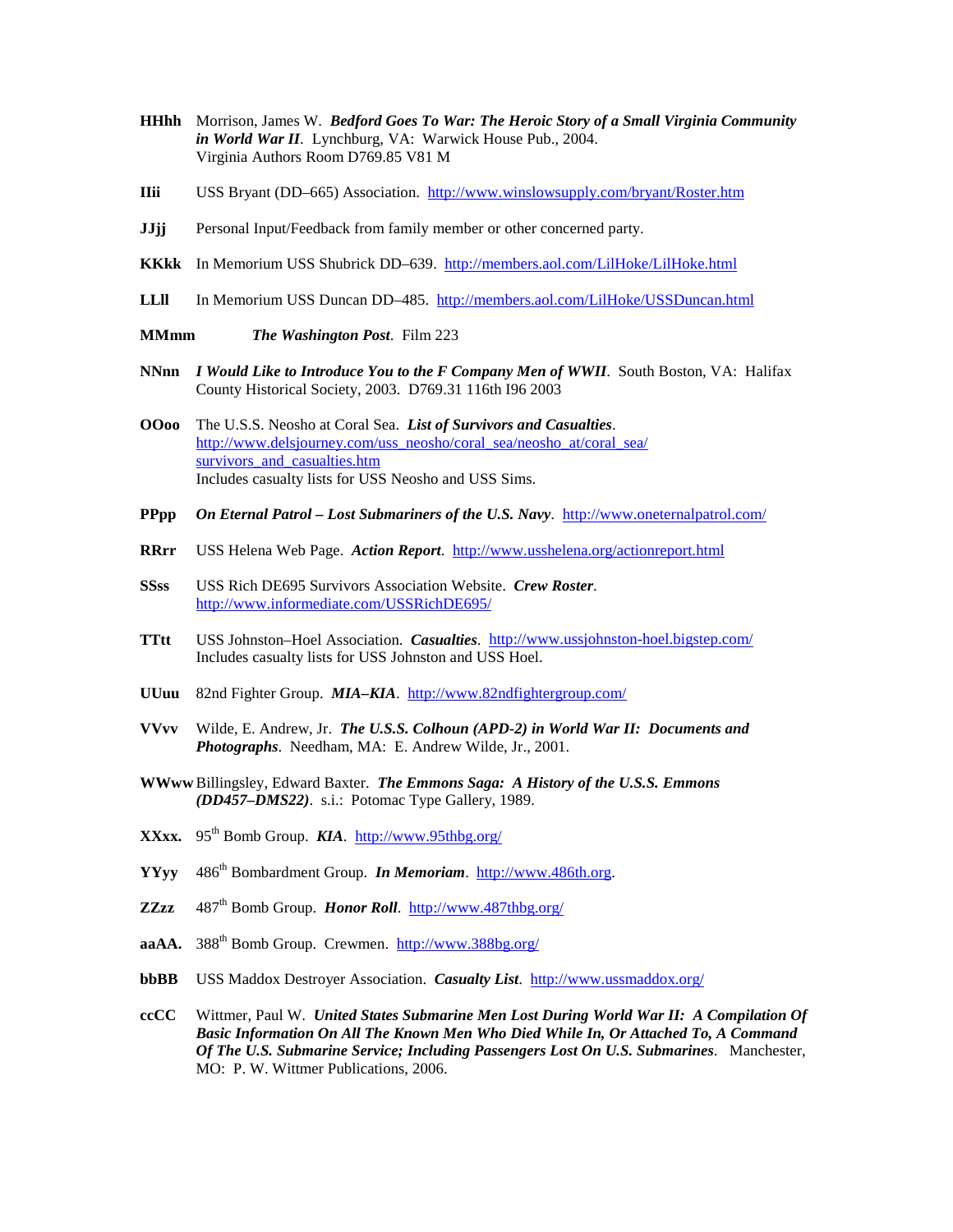- **ddDD** *Veterans Buried in the Old City Cemetery Outside the Confederate Section*. Lynchburg, VA. <http://www.gravegarden.org/veterans.htm>
- **eeEE** *Submarine Veterans of World War II: A History of the Veterans of the United States Naval Submarine Fleet*. Dallas, TX: Taylor Publishing Co., 1986–. D783 S5
- **ffFF** *The 110 Men Who Lost Their Lives On The USS Truxton* (sic). <http://www.batteryradio.com/Pages/Names.html>
- **ggGG** 31st Fighter Group. *"In Memorium"*. <http://www.31stfightergroup.com/>
- **hhHH** *Gwynn's Island Times: News Items From the Mathews Journal, 1905–1937 and the Gloucester–Mathews Gazette–Journal, 1937–1950*. Gloucester, VA: Tidewater Newspapers, Inc., 1998. F234 G98 G86 2006
- **iiII** The USS Maryland BB-46 Veterans Association. *USS Maryland Ship Memorial*. <http://www.ussmaryland.org/memorial.htm>
- **jjJJ** Wilde, E. Andrew, Jr. *The USS Monssen (DD-436) in World War II: Documents, Photographs, Recollections*. List of Officers, 11/13/42; Muster Roll of the Crew, 11/13/42. <http://www.destroyerhistory.org/benson-gleavesclass/ussmonssen/research436.html>
- **kkKK** *Typhoon Cobra 1944*.<http://www.typhooncobra1944.net/>
- **llLL** Wilde, E. Andrew, Jr. *U.S.S. Walke DD-416. Muster Roll of the Crew, November 15, 1942*. [http://www.destroyerhistory.org/goldplater/416walke\\_wilde10.pdf](http://www.destroyerhistory.org/goldplater/416walke_wilde10.pdf)
- **mmMM**The Oryoku Maru Online. *P.O.W. Search*. <http://www.oryokumaruonline.org/>
- **nnNN** Wilde, E. Andrew, Jr. U.S.S. Halligan (DD-584). *Muster Roll of the Crew, 26 March 1945*. [http://www.destroyerhistory.org/fletcherclass/usshalligan/584halligan\\_wilde09.pdf](http://www.destroyerhistory.org/fletcherclass/usshalligan/584halligan_wilde09.pdf)
- **ooOO** Haze Gray & Underway. *USS Denver (CL-58), Deck Log and War Diary*. <http://www.hazegray.org/navhist/denver/lognov43.htm>
- **ppPP** USS San Francisco Memorial Foundation, Inc. *CA-38 Honor Roll*. <http://www.usssanfrancisco.org/>
- **qqQQ** *Special Forces – Roll of Honour*. http:// [www.specialforcesroh.com/](http://www.specialforcesroh.com/)
- **rrRR** Wilde, E. Andrew, Jr. U.S.S. Barton (DD–599). Muster Roll of the Crew, 13 November 1942. <http://www.destroyerhistory.org/benson-gleavesclass/ussbarton/research599.html>
- **ssSS** USS Sterett Association. DD–407 Archive. *20 Nov 42 Action Report*. <http://sterett.net/public/index.htm>
- **ttTT** U.S. Coast Guard. *USS Muskeget, 1942*. [http://www.uscg.mil/history/WEBCUTTERS/Muskeget\\_WAG\\_48.html](http://www.uscg.mil/history/WEBCUTTERS/Muskeget_WAG_48.html)
- **uuUU** USS DuPage (APA-41) Association. *Casualty List*. <http://www.ussdupage.org/casualty.htm>
- **vvVV** World War II U.S. Navy Armed Guard and World War II U.S. Merchant Marine. *SS C J Barkdull*. <http://www.armed-guard.com/cjbark.html>
- **wwWW**USS Wasp CV/CVA/CVS–18 Home Page. *U.S.S. Wasp Memorial Page*. <http://www.cv18.com/>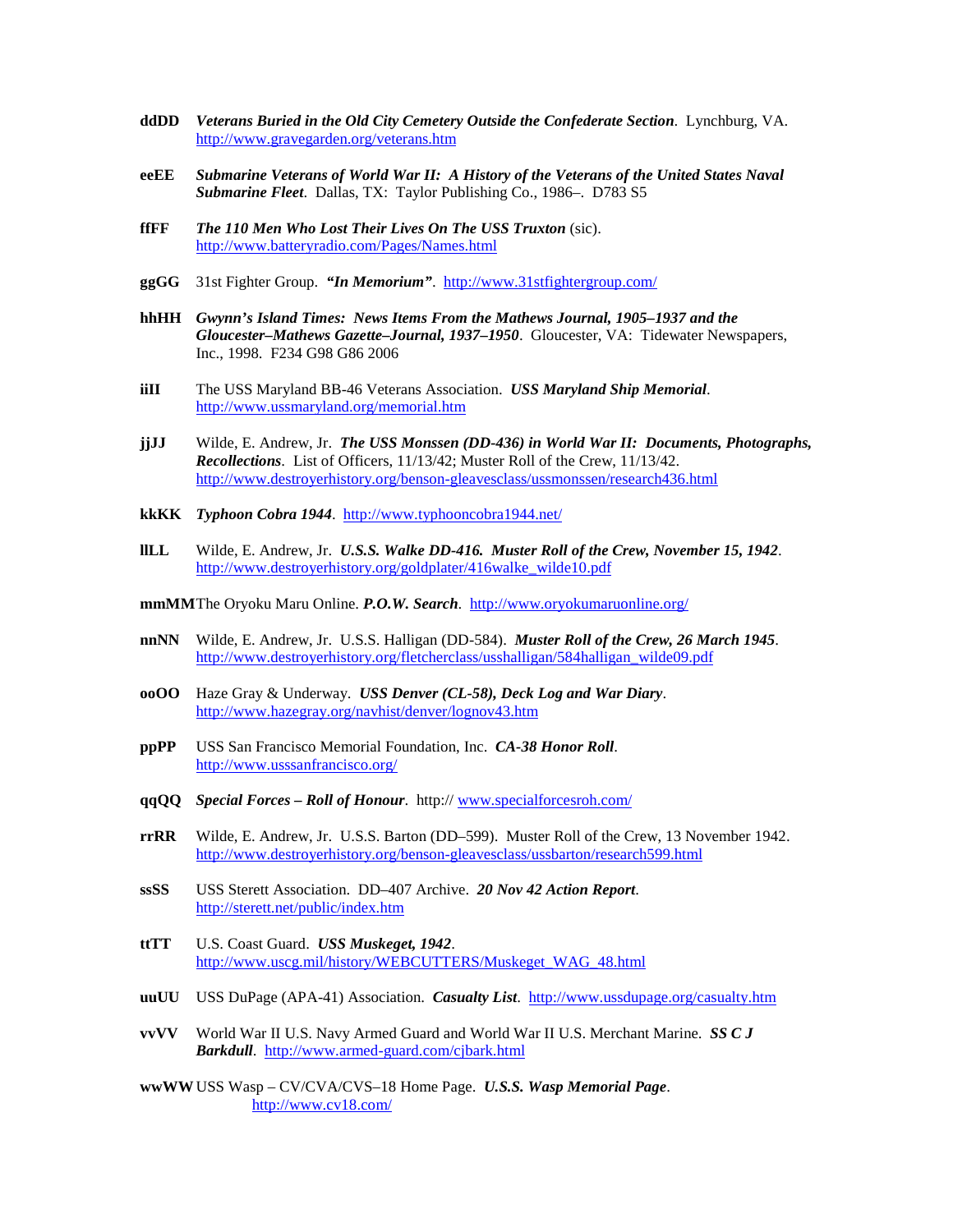- **xxXX** USS Essex Association. *USS Essex CV–9 World War II Killed In Action*. <http://www.ussessexcv9.org/Bravepages/>
- **yyYY** U.S. Coast Guard. USS Escanaba, CG. *List of the Officers & Crew of the USS Escanaba, CG, Who Were Killed in Action on 13 June 1943*. [http://www.uscg.mil/history/WEBCUTTERS/Escanaba\\_Personnel\\_1943.html](http://www.uscg.mil/history/WEBCUTTERS/Escanaba_Personnel_1943.html)
- **zzZZ** The Battle Off Samar, Taffy III at Leyte Gulf. Crew Lists of Task Unit 77.4.3. *USS Fanshaw Bay (CVE 70) & Composite Squadron VC–68*. <http://www.bosamar.com/>
- **AAAA** Dudley, Thomas R. Lucy Addison High School Roanoke, Virginia. The Lucy Addison Wall. <http://www.trdudley.com/lahs/AddisonWall.htm>
- **BBBB** National Archives. *State Summary of War Casualties from World War II for Navy, Marine Corps, and Coast Guard Personnel*. <http://www.archives.gov/research/arc/ww2/navycasualties/index.html> Duplicates Source D above.
- **CCCC** Saunders, Paul. *Heartbeats of Nelson*. Piney River, VA: Saunders Pub., 2007. MAIN F232 N4 S28 2007
- **DDDD** Memorial Plaque. Saint Paul's Episcopal Church, Richmond, VA.
- **EEEE** Aleutians Home Page. *Attu KIA*.<http://www.hlswilliwaw.com/aleutians/Attu/html/attu-kia.htm>
- **FFFF** *Purple Heart Recipient Database*. <http://homepages.rootsweb.ancestry.com/sebring/index.htm>
- **GGGG** *Arlington National Cemetery Website*. <http://www.arlingtoncemetery.net/>
- **HHHH** Camp Fannin. *Roll of Honor*. <http://www.campfanninrollofhonor.com/>
- **IIII** *Richmond Times-Dispatch*. MAIN Film 4
- **JJJJ** *Richmond News Leader*. MAIN Film 5
- **KKKK** Mireles, Anthony J. *Fatal Army Air Forces Aviation Accidents in the United States 1941–1945*. Jefferson, NC: McFarland & Co., 2006.
- **LLLL** Klein, Margaret C. *Tombstone Inscriptions of Orange County, Virginia*. Baltimore, MD: Genealogical Pub. Co., 1979. MAIN F232 O6 K5
- **MMMM** *Powhatan County Heritage Book***,** *1777–2009: An Historical Review of Powhatan County and its People*. Waynesville, NC: County Heritage, 2010. MAIN F232 P8 P6 2010
- **NNNN** *Hall of Valor*.<http://www.militarytimes.com/citations-medals-awards/>
- **OOOO** 354th Pioneer Mustang Fighter Group. *Fallen Comrades*. <http://www.354thpmfg.com/>
- **PPPP** Morrison, Hugh. *A Pictorial History of Shenandoah County: Fifty Years Through the Lens of Hugh Morrison, Jr.* Woodstock, VA: Shenandoah County Historical Society, 2007. MAIN F232 S47 M67 2007
- **QQQQ** Wilson, Owen Thomas. **Papers**. Accession Number 45590
- **RRRR** *Missing Air Crew: The Search for the Coleman B-24 Crew*.<http://www.missingaircrew.com/>